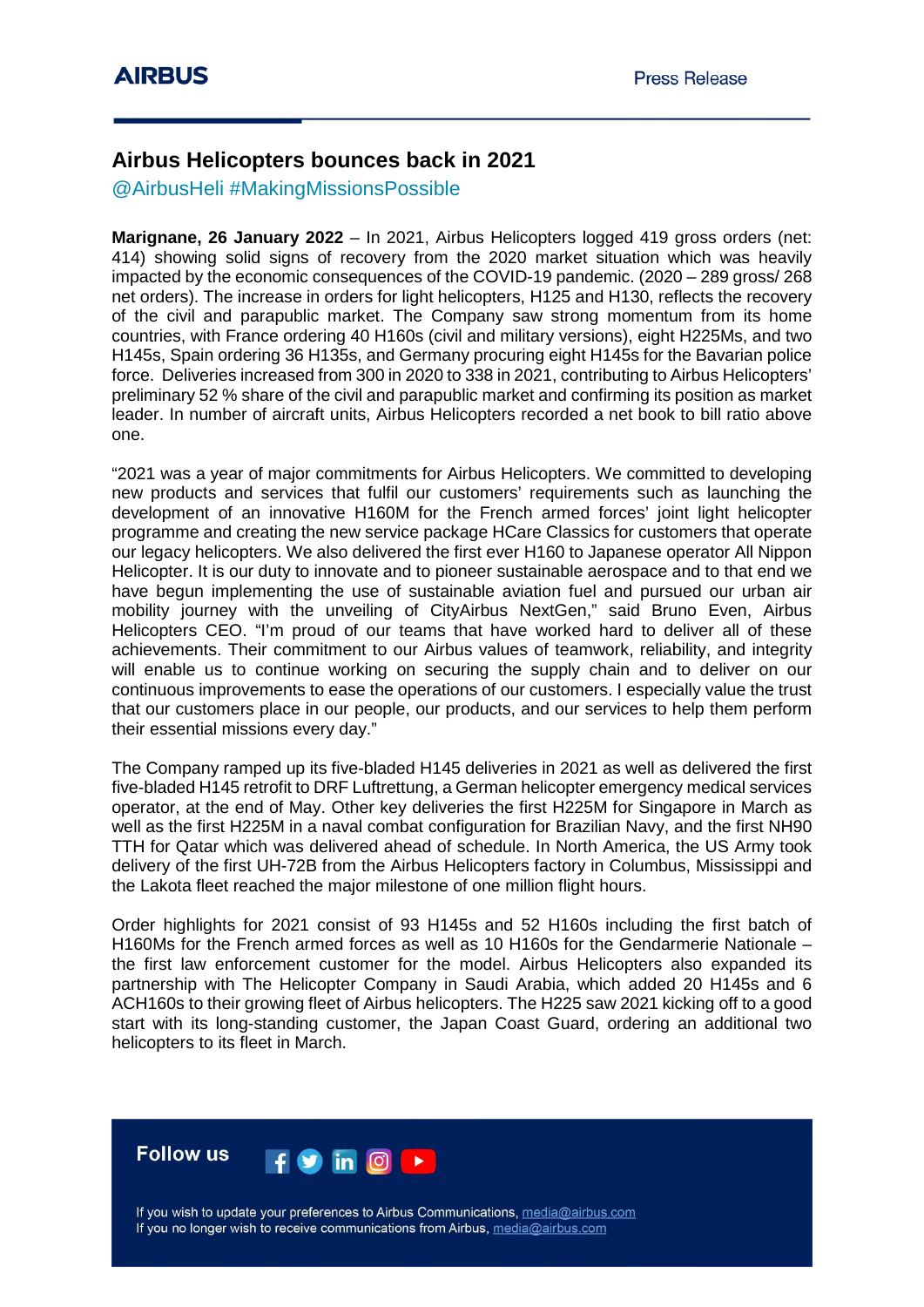## **AIRBUS**

Airbus Helicopters' suite of HCare offerings continue to convince customers of their value add with new and returning customers such as Air Methods who signed an additional contract in February to cover 80 EC135s. The Company expanded its range in 2021 with HCare Classics, a custom-made set of services for its legacy fleet of approximately 2,000 in-service H120, Dauphin, Puma and Gazelle helicopters. HDataPower is an example of Airbus Helicopters' ongoing commitment to digitalisation and harnessing the benefits (time savings, higher fleet availability, optimised costs) that it can proffer to customers with Helionix-equipped aircraft by leveraging data generated by helicopter systems.

2021 was an essential and exciting year for innovation and product improvement at Airbus Helicopters. The H125 performance increase received both its EASA and FAA certification enabling operators to take full advantage of the 10% power increase provided by the Arriel 2D engines. The Company also added the H175M to its military product portfolio. The VSR700, Airbus' unmanned aerial system, began its flight envelope expansion ahead of sea trials later this year.

2021 was especially instrumental to the Company's decarbonisation roadmap. The helicopter Flightlab started flight testing new technologies, including the engine back-up system which not only aims to deliver safety improvements but is also a fundamental first step on the road to hybridisation. Airbus Helicopters also launched a SAF User Group dedicated to the rotarywing community in an effort to accelerate the deployment of biofuels, began using sustainable aviation fuel for its training and flight tests at it main sites in France and Germany, and ended the year by flying an H225 with one engine powered by 100% SAF. One of the key highlights came in September 2021 at the Airbus Summit when Airbus Helicopters unveiled CityAirbus NextGen, its new prototype designed to deliver zero emissions flight in urban environments. The fully electric vehicle for the Urban Air Mobility market is just one of the reasons Airbus Helicopters is looking to recruit 500 people in 2022.





If you wish to update your preferences to Airbus Communications, media@airbus.com If you no longer wish to receive communications from Airbus, media@airbus.com